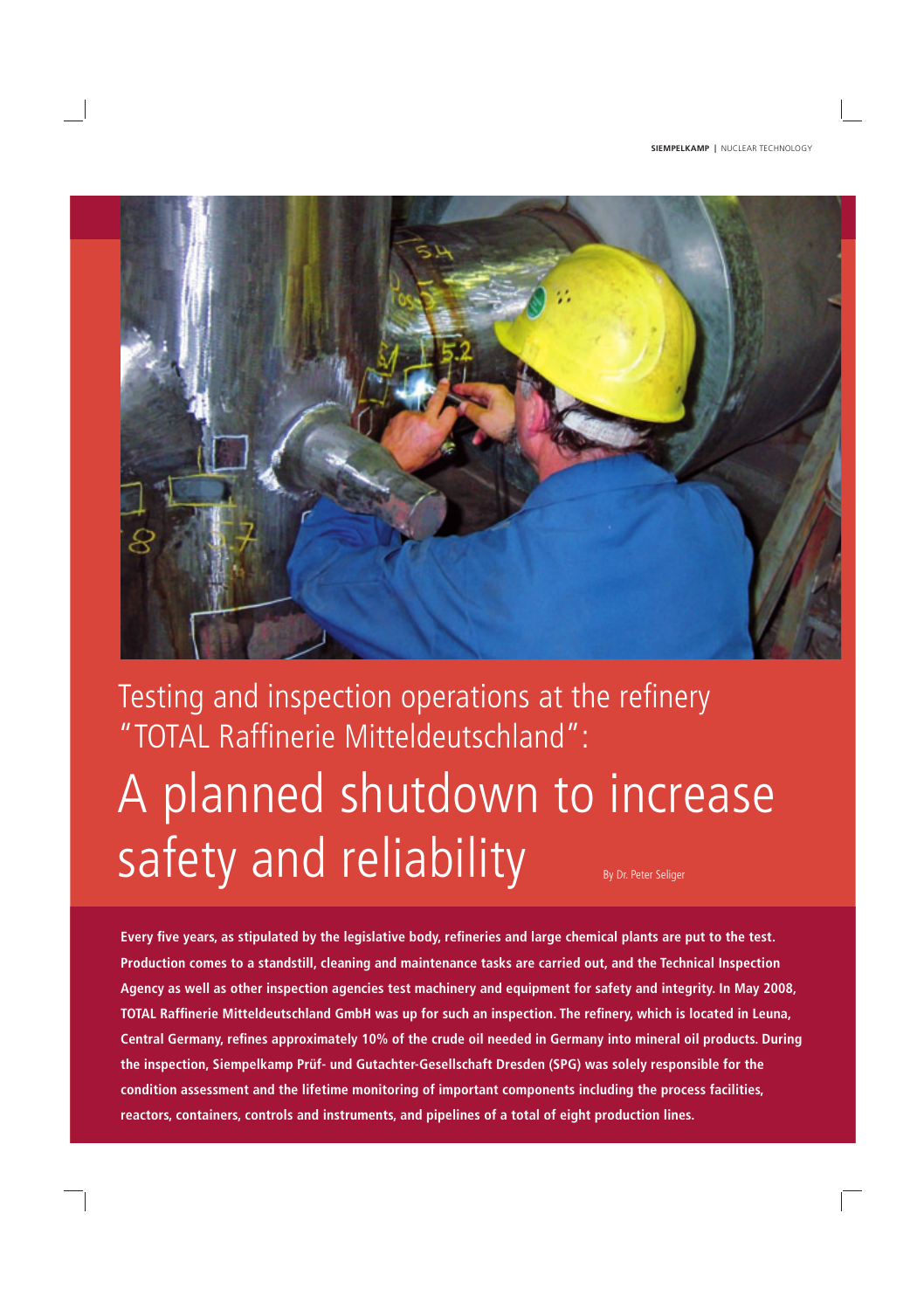#### Component metallography on a fitting

It was to be the most extensive inspection ever for TOTAL Raffinerie<br>Mitteldeutschland. The costs for the general inspection including It was to be the most extensive inspection ever for TOTAL Raffinerie the necessary investments amounted to approximately 200 million Euros. The investments focused mainly on the upgrading of the distillation system and the upgrading of the POX/methanol facility with a new measuring station. The investments also included a fourth dust filter for the cracker and the integration of a new sulfur removal system. Approximately seven weeks of downtime were estimated to complete the inspection. Accordingly, all the company's reservoirs were filled to the brim in order to sustain customer deliveries. Vehicle drivers as well as fuel and mineral oil dealers in Central Germany did not have to worry about supply bottlenecks during the planned shutdown.

Without the help of the neighboring communes this large project would not have worked out. With a temporary exit ramp from the Autobahn close to the city of Großkorbetha, a direct route to the refinery was established. An additional parking lot as well as a new light signaling system also contributed to relieving traffic congestion. More than 3000 additional workers from more than 150 companies provided excellent work at the refinery during the shutdown. 1500 containers with changing rooms and showers were set up especially for these additional workers. Also, two additional bus routes and two on-premise cafeterias were established to accommodate the extra workers.

The necessary hardware was also available. More than 25,000 spare parts were readily available at the start of the project. The tasks proved to be complex. For 1500 containers pressure tests were pending and more than 500 heat exchangers had to be cleaned and inspected. 40 reactors and 14 furnaces also had to pass the inspection. Furthermore, 1500 controls and instruments had to be disassembled, inspected and reassembled.



In order to qualify as a contractual partner, SPG had to acquire the Safety Certificate for Contractors (SCC). This certificate is indispensable when performing works in refineries, chemical plants and, in the future, power plants. The certification process concentrates on the development of a management system for subcontractors which focuses on health, safety, and the environment. The objective of the SCC standard is to reduce the accident rate during maintenance, repair, and inspection operations as well as to prevent work-related health impairment and environmental and material damages. In order to keep this standard up to date, the German Technical Inspection Agency reassesses the system annually.

The official tendering for the lifetime monitoring services took place in summer 2007. Following the submittal of the offer, several contract negotiations were carried out. The contract was signed in March 2008, the inspection operations could commence in May 2008.

Testing inside a boiler drum



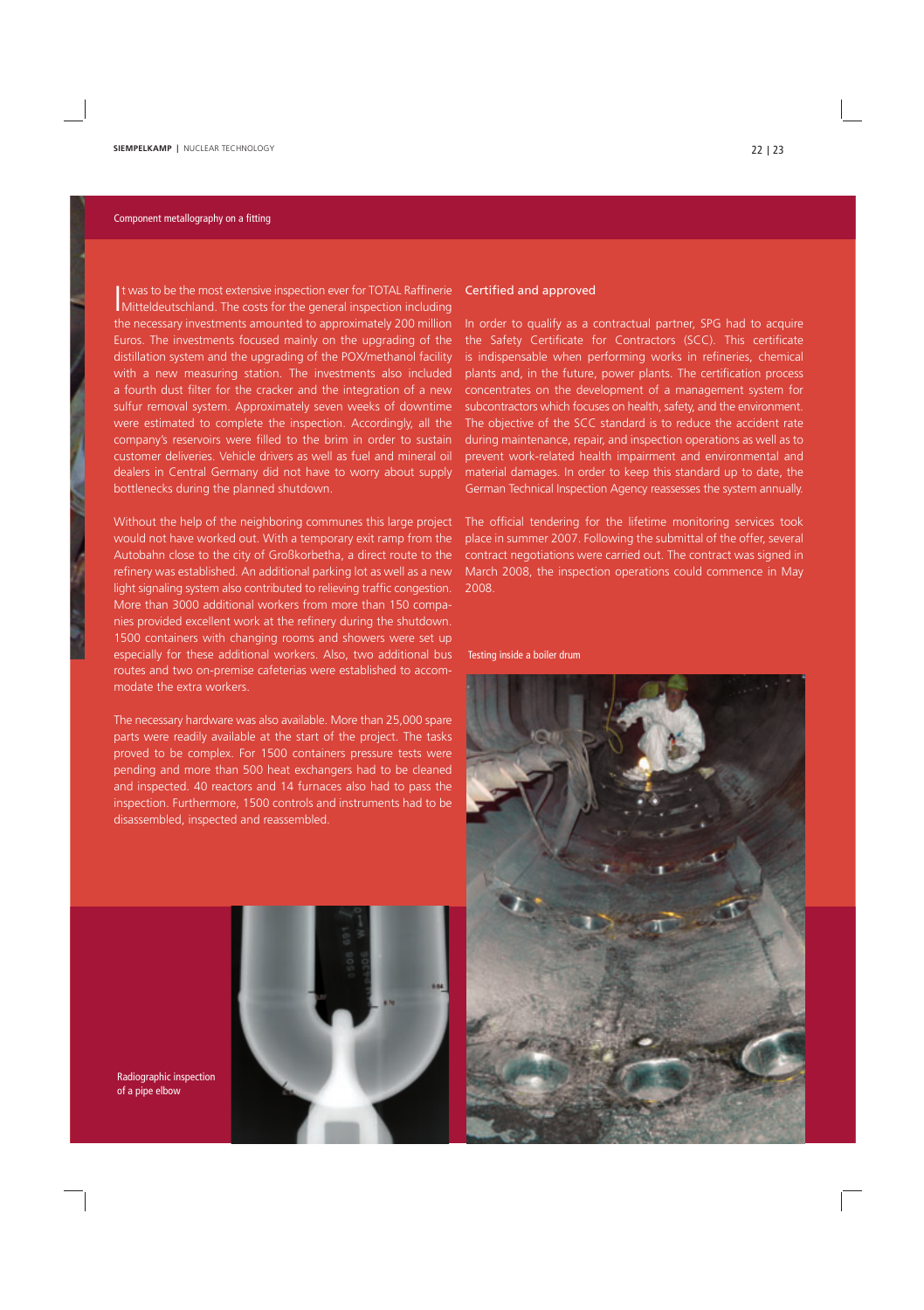Surface crack testing of a welded seam Replica testing of an elbow pipe Replica testing of the welded seam of a flange



#### Concentrated forces – cooperative teamwork

A detailed time schedule challenged us to concentrate our reserves and to increase our staff for the testing and inspection operations. Next to the nine staff members of the SPG team, we brought personnel from partner companies aboard. In the end, SPG was responsible for a team of 23 people and their professional and safety-related matters. Project coordinators and operative executives had to carefully watch over upcoming inspection operations on the different production lines, evaluate test results daily with the employer, identify potentials for improving operational procedures, and answer safety-related questions. Without teamwork nothing would have worked. The good cooperation that existed between the employer and the involved subcontractors from the beginning contributed immensely in creating the foundation for a successful project handling by Siempelkamp Prüf- und Gutachter-Gesellschaft!

Our testing and inspection services included visual examinations, for example by means of video endoscopes, ultrasonic wall thickness measurements, geometry inspections, as well as testing for inter-crystalline stress cracking corrosion. Non-destructive testings such as penetrant testing, magnetic particle inspection tests, ultrasonic and radiographic inspections detect possible cracks in the surface or inside the material of pipes and welded seams. Another service we offer is the ambulant component metallography and hardness measurement of pipes, pipe elbows, fittings, and welded seams. It allows conclusions about the structural conditions and possible damages due to service conditions. The onsite findings excluded such abnormalities. The material samples removed on location also gave no reason to suspect such damages. They were examined for their chemical composition, tensile strength and impact strength as well as for their micro and macro structural conditions. The results were consistently satisfactory.

Due to the unerring implementation, all testing and inspection operations were completed according to schedule within four weeks. After only one month we were able to submit to the customer a total of 31 inspection reports.

### Conclusion

Again we have implemented comprehensive programs consisting of engineering and testing services to the satisfaction of our customers. New orders and inquiries regarding lifetime monitoring services during the planned shutdowns at the Raffinerie MiRO Karlsruhe and the DOW Chemical Böhlen already exist for 2010. We are looking forward to these new tasks!